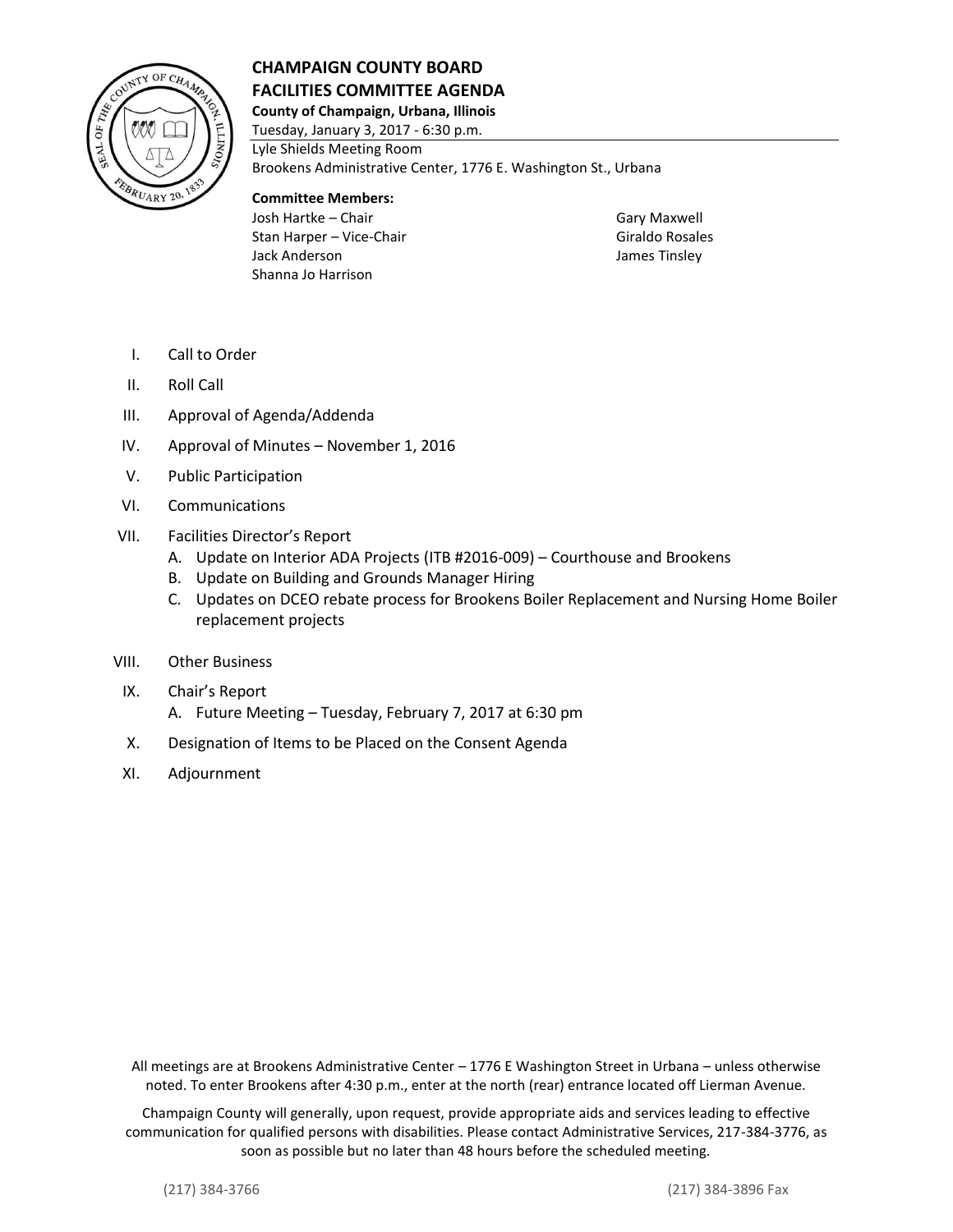

# **Champaign County Board**  $\ddot{\bar{\bm{\xi}}}$  **Facilities Committee County of Champaign, Urbana, Illinois**

|                      |                                           | <b>MINUTES - SUBJECT TO REVIEW AND APPROVAL</b>                                                                                                                        |  |
|----------------------|-------------------------------------------|------------------------------------------------------------------------------------------------------------------------------------------------------------------------|--|
| DATE:                |                                           | Tuesday, November 1, 2016                                                                                                                                              |  |
| TIME:                |                                           | 6:30 p.m.                                                                                                                                                              |  |
| <b>PLACE:</b>        |                                           | Lyle Shields Meeting Room                                                                                                                                              |  |
|                      |                                           | <b>Brookens Administrative Center</b>                                                                                                                                  |  |
|                      |                                           | 1776 E. Washington, Urbana, IL 61802                                                                                                                                   |  |
|                      | <b>Committee Members</b>                  |                                                                                                                                                                        |  |
|                      | Present:                                  | Gary Maxwell (Chair), Jack Anderson, Josh Hartke, James Quisenberry, Jon Rector,                                                                                       |  |
|                      |                                           | Giraldo Rosales, Rachel Schwartz                                                                                                                                       |  |
|                      | Absent:                                   |                                                                                                                                                                        |  |
| <b>County Staff:</b> |                                           | Rick Snider (County Administrator), Dana Brenner (Facilities Director), Linda Lane<br>(Administrative Assistant)                                                       |  |
|                      | <b>Others Present:</b>                    | Pattsi Petrie (County Board Chair)                                                                                                                                     |  |
|                      |                                           | NOTE: Facility Tour of the Sheriff's Office Garage, County Highway Garage, EMA Garage, and ILEAS Garage was<br>attended by Mr. Brenner, Mr. Maxwell, and Mr. Anderson. |  |
| <b>MINUTES</b>       |                                           |                                                                                                                                                                        |  |
|                      | <b>Call to Order</b><br>$\mathbf{l}$ .    |                                                                                                                                                                        |  |
|                      |                                           | Committee Chair Maxwell called the meeting to order at 6:30 p.m.                                                                                                       |  |
| II.                  | <b>Roll Call</b>                          |                                                                                                                                                                        |  |
|                      |                                           | A verbal roll call was taken and a quorum was declared present.                                                                                                        |  |
| Ш.                   |                                           | <b>Approval of Agenda</b>                                                                                                                                              |  |
|                      |                                           | MOTION by Mr. Rosales to approve the agenda; seconded by Mr. Anderson. Upon vote, the Motion                                                                           |  |
|                      |                                           | <b>Carried Unanimously.</b>                                                                                                                                            |  |
|                      | IV. Approval of Minutes - October 4, 2016 |                                                                                                                                                                        |  |
|                      |                                           | MOTION by Mr. Anderson to approve the minutes of the October 4, 2016 meeting; seconded by Mr.                                                                          |  |
|                      |                                           | Rector. Upon vote, the Motion Carried Unanimously.                                                                                                                     |  |
| V.                   | <b>Public Participation</b>               |                                                                                                                                                                        |  |
|                      | None                                      |                                                                                                                                                                        |  |
| VI.                  | <b>Communications</b>                     |                                                                                                                                                                        |  |
|                      |                                           | Mr. Quisenberry thanked everybody for their work in the last year. He said he's served on the Facilities                                                               |  |
|                      |                                           | Committee all six years he's been on the Board, and felt they've made some good progress in at least                                                                   |  |
|                      |                                           | quantifying the job to be done, and have increased the amount of money being spent on facilities. He                                                                   |  |
|                      |                                           | wished everyone luck in moving forward with it for those that will be on the next Board.                                                                               |  |
| VII.                 |                                           | <b>Facilities Director's Report</b>                                                                                                                                    |  |
|                      |                                           | A. Final Update on CCNH Boiler Project                                                                                                                                 |  |
|                      |                                           | Mr. Brenner reported the project is complete. He provided a handout with a letter from DCEO that                                                                       |  |
|                      |                                           | stated the grant has been accepted for approximately \$56,000. He said the invoice needs to be                                                                         |  |
|                      |                                           | finalized and payment made. He stated that he hopes to get the required paperwork sent to DECO by                                                                      |  |